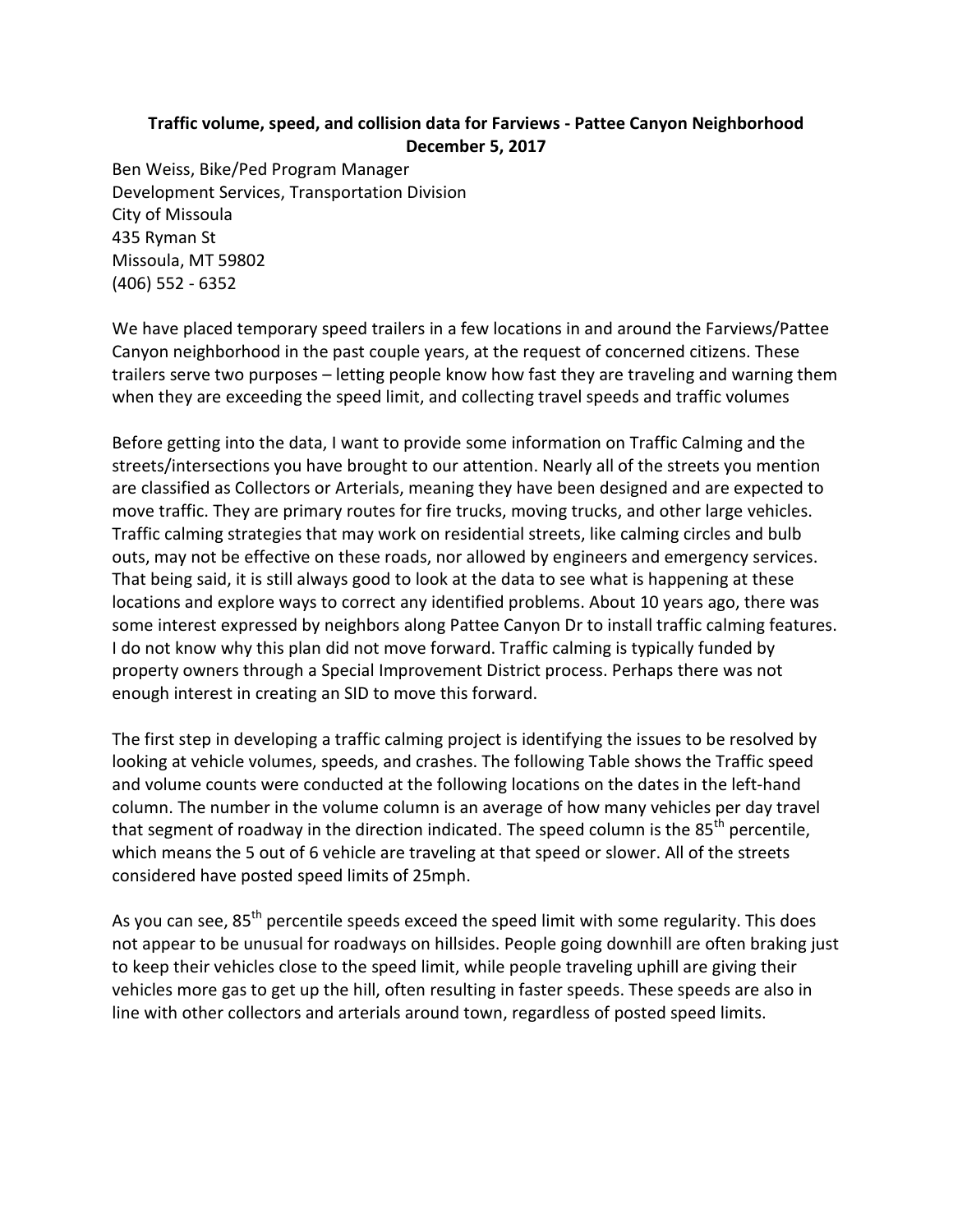|                   |                         |                                  |                  | <b>VOLUME</b> | <b>SPEED</b> |
|-------------------|-------------------------|----------------------------------|------------------|---------------|--------------|
| <b>DATE</b>       | <b>STREET</b>           | <b>LOCATION</b>                  | <b>DIRECTION</b> | (AVG)         | (85%)        |
| $6/6/16 - 6/9/16$ | Pineridge               | S of Takima                      | NB (downhill)    | 158           | 30.6         |
| $6/6/16 - 6/9/16$ | Pineridge               | S of Takima                      | SB (uphill)      | 221           | 26.6         |
| $6/6/16 - 6/9/16$ | Takima                  | N of Pineridge                   | SB (uphill)      | 259           | 27.7         |
| $6/6/16 - 6/9/16$ | Takima                  | N of Pineridge                   | NB (downhill)    | 194           | 28.3         |
|                   |                         |                                  |                  |               |              |
| $5/4/17 - 5/8/17$ | <b>High Park</b><br>Way | B/W Continental/Crestline        | EB (uphill)      | 1310          | 31           |
|                   | <b>High Park</b>        |                                  | <b>WB</b>        |               |              |
| $5/4/17 - 5/8/17$ | Way                     | <b>B/W Continental/Crestline</b> | (downhill)       | 1179          | 29.2         |
|                   |                         |                                  |                  |               |              |
| $6/7/16 -$        | <b>High Park</b>        |                                  | <b>WB</b>        |               |              |
| 6/15/16           | Way                     | <b>B/W Continental/Crestline</b> | (downhill)       | 1153          | 30           |
| $5/23/16 -$       |                         |                                  |                  |               |              |
| 5/26/16           | Whitaker                | S of High Park                   | NB (downhill)    | 1871          | 34           |
| $5/23/16 -$       |                         |                                  |                  |               |              |
| 5/26/16           | Whitaker                | S of Westview                    | EB (downhill)    | 1020          | 32           |
|                   |                         |                                  |                  |               |              |
|                   | Pattee                  |                                  |                  |               |              |
| 3/14/2006         | Canyon                  | E of SW Higgins                  | EB (uphill)      | 2319          | 31.1         |
|                   | Pattee                  |                                  | <b>WB</b>        |               |              |
| 3/14/2006         | Canyon                  | E of SW Higgins                  | (downhill)       | 2449          | 33.8         |
|                   | Pattee                  |                                  |                  |               |              |
| 3/14/2006         | Canyon                  | Midpoint of Hillcrest Lp         | EB (uphill)      | 1089          | 29.8         |
|                   | Pattee                  |                                  | <b>WB</b>        |               |              |
| 3/14/2006         | Canyon                  | Midpoint of Hillcrest Lp         | (downhill)       | 1006          | 33.2         |
|                   | Pattee                  |                                  |                  |               |              |
| 3/14/2006         | Canyon                  | NW of Canyon Gate                | EB (uphill)      | 692           | 34.2         |
|                   | Pattee                  |                                  | <b>WB</b>        |               |              |
| 3/14/2006         | Canyon                  | NW of Canyon Gate                | (downhill)       | 473           | 33.1         |

The map below shows locations where 3 or more crashes have occurred in a 10 year time period (2007 – 2016). The Crash history also does not suggest an out of the ordinary situation. The map is zoomed out a little bit to show how some other streets with similar traffic speeds and volumes at the bottom of the hill have similar, or even higher, numbers of crashes.